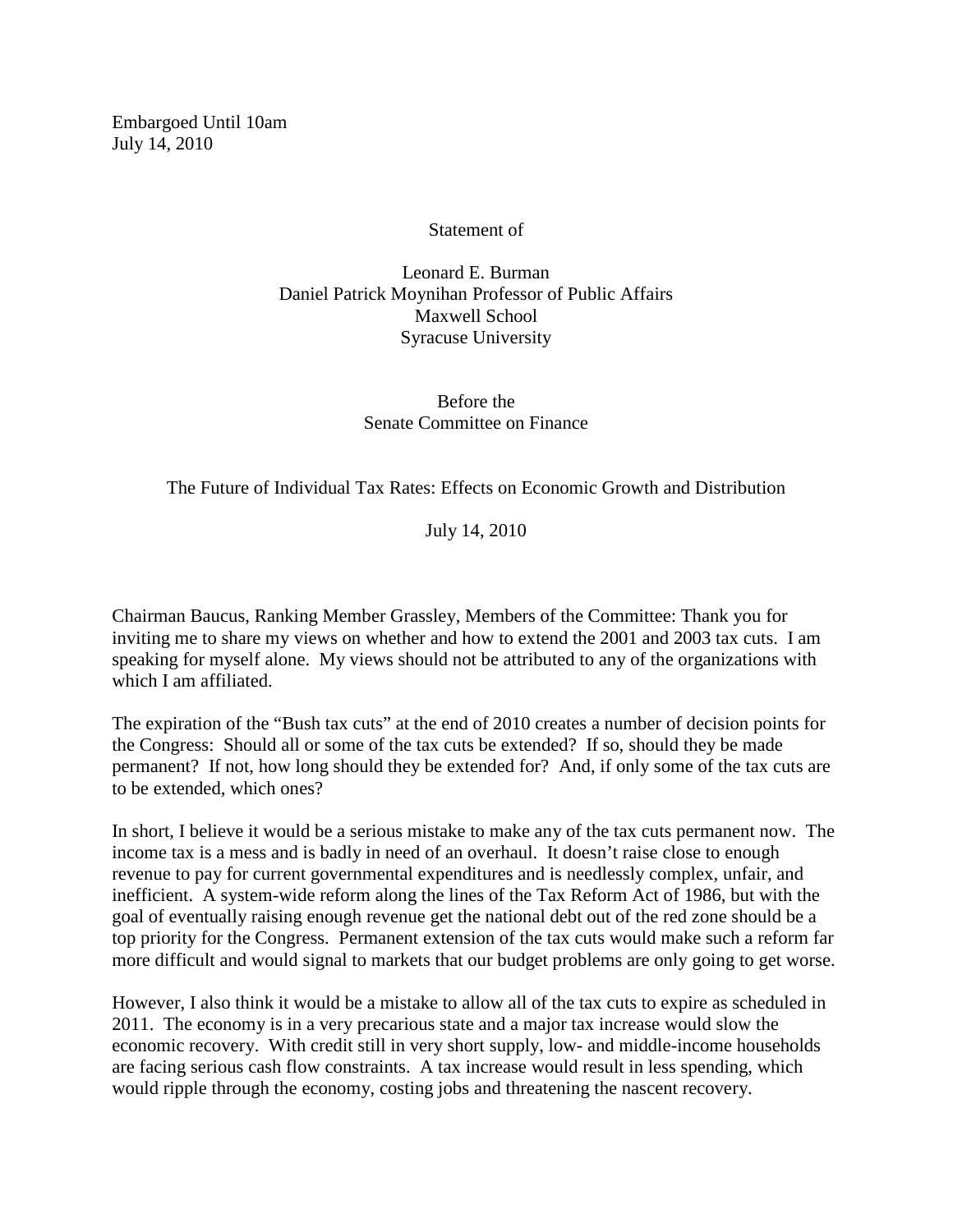This is not true for the tax cuts affecting high-income households. As the CBO noted in a recent report on stimulus options, the "consumption [of higher-income households] is unlikely to be constrained by their income in a given year."<sup>[1](#page-1-0)</sup> Some have argued that lower income tax rates are necessary to encourage "pass through entities" whose owners pay individual income taxes to hire, but the CBO also was skeptical of that claim: "increasing the after-tax income of businesses typically does not create much incentive for them to hire more workers in order to produce more, because production depends principally on their ability to sell their products."

Allowing the high-income tax cuts to expire will save \$125 billion through FY 2013 compared with a full extension. Those savings could make a small dent in our ballooning debt, or they could fund more effective fiscal stimulus measures such as extending unemployment benefits or aiding the states.

The duration for the temporary tax cut extension should match a commitment to produce and vote on a major tax reform. As President Reagan did in his 1984 State of the Union Address, the Congress should instruct the Treasury Department to produce a tax reform blueprint to be released after the presidential election in 2012. The tax reform should aim to simplify the tax system enough so that ordinary Americans understand it and perceive it as fair. A major goal should be to broaden the base and lower tax rates while raising enough revenue to pay for government by a set date. With luck, the President's Bipartisan Debt Reduction Task Force will come up with a plan that could serve as a useful starting point. Other good models also exist, including the Wyden-Gregg Bipartisan Tax Fairness and Simplification Act of 2010 and the proposals of President Bush's tax reform panel, although both of those plans would need significant adjustment to produce adequate revenues. Congress should commit to producing its own plan and bringing it up for a vote before the expiration of the temporary tax cut extension in 2013.

# **The Bush Tax Cuts**

The large deficit-financed tax cuts enacted between 2001 and 2006 had many unfortunate consequences. While they had some good elements, including cuts in marginal tax rates, a phaseout of the complicated tax surcharges known to tax geeks as PEP and Pease, and important support for low-income working families through expansion of the child and earned income tax credits, they added enormously to the public debt while failing to address the major shortcomings of the income tax. Notably, the tax cuts actually exacerbated the problem of the ultra-complicated AMT by cutting regular income tax rates with no permanent change to the design of the AMT. As a result, a series of costly temporary stopgaps have been required to prevent tens of millions of middle class households from facing that incomprehensible levy.

If the Bush tax cuts had never been enacted, debt held by the public at the end of 2009 would have been reduced by 30 percent, to about \$5.2 trillion or 37 percent of GDP. (See Figure 1.) This was less than the level of the debt at the end of 1999. With the tax cuts, however, the debt ballooned to \$7.5 trillion (53 percent of GDP) and is now over 60 percent of GDP. While the

<span id="page-1-0"></span><sup>&</sup>lt;sup>1</sup> Congressional Budget Office, "Policies for Increasing Economic Growth and Employment in 2010 and 2011," working paper, January 2010. <http://www.cbo.gov/ftpdocs/108xx/doc10803/01-14-Employment.pdf>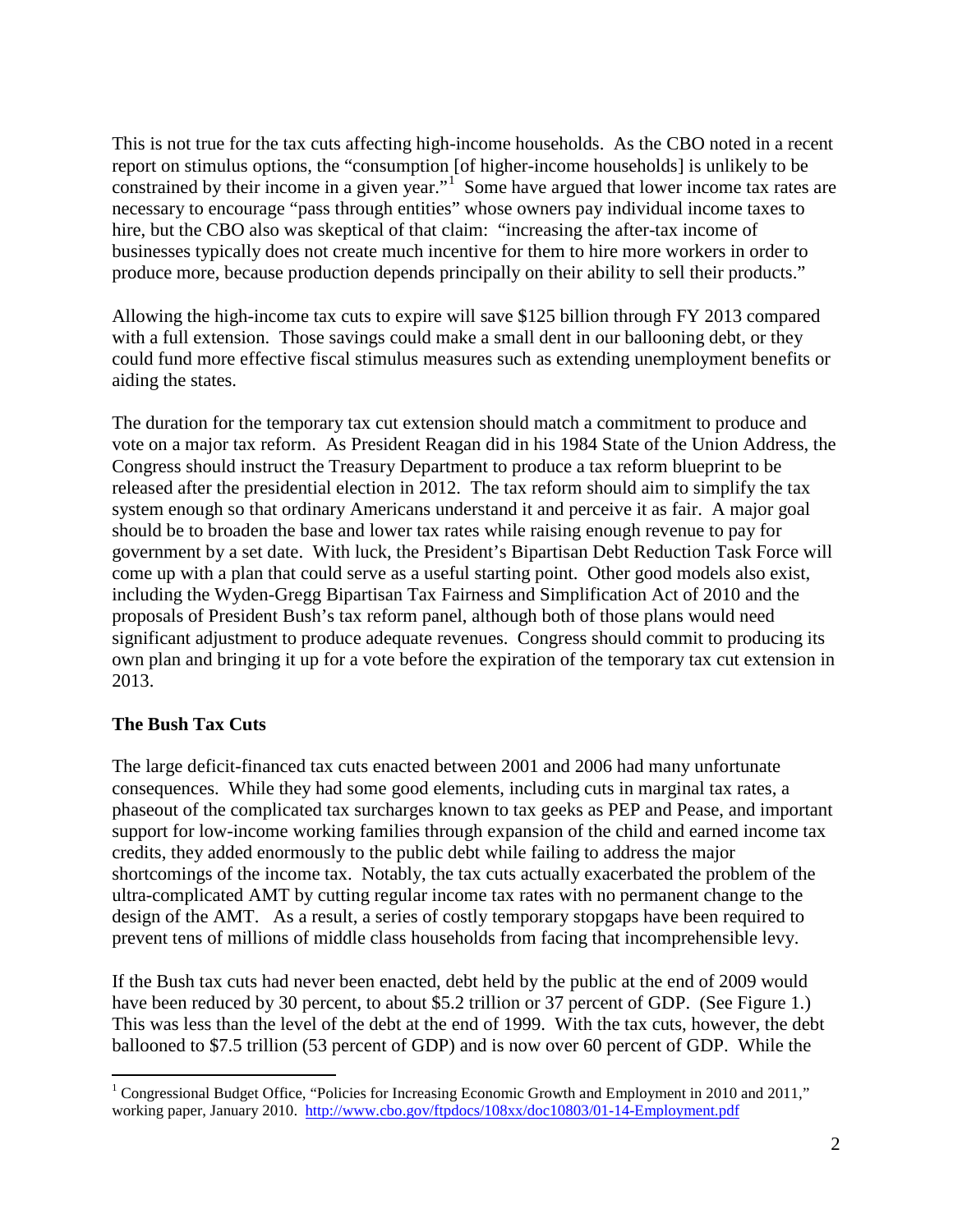cost of two wars, enhanced homeland security, the TARP, several rounds of economic stimulus and an expensive new prescription drug benefit under Medicare have clearly also contributed to the run-up in debt, the fact remains that the debt would likely be at relatively manageable levels had it not been for the tax cuts.



<sup>(</sup>http://www.cbpp.org/files/12-16-09bud.pdf ) and author's

Will Rogers said, "If you find yourself in a hole, the first thing to do is stop digging." Permanently extending the tax cuts would dig the hole much, much deeper. The CBO projects that if the tax cuts are allowed to expire and the cost containment measures in the new healthcare bill are allowed to take effect, the debt will actually decline over the next decade, although it will trend up after that. (See Figure 2.) If the tax cuts are extended and the healthcare cost containment measures in the new health reform bill prove unsustainable, however, the debt explodes, reaching 100 percent of GDP by 2023. Even this grim scenario is optimistic because it assumes no response of interest rates to the higher debt levels. If interest rates increase as the government's demand for capital grows, public borrowing will crowd out private investment and the economy will suffer. The CBO estimates that, under that scenario, debt could reach 188 percent of GDP by the year 2027.

As my Tax Policy Center colleagues and I have explained, the debt explosion could have far worse consequences than a gradual erosion of the economy.<sup>[2](#page-2-0)</sup> It is possible that interest rates will remain low for years, creating a kind of debt bubble: our ballooning debt appears affordable to

<span id="page-2-0"></span><sup>&</sup>lt;sup>2</sup> Leonard E. Burman, Jeff Rohaly, Joseph Rosenberg, and Katherine C. Lim, "Catastrophic Budget Failure," *National Tax Journal,* 63(3): 561–584, September 2010.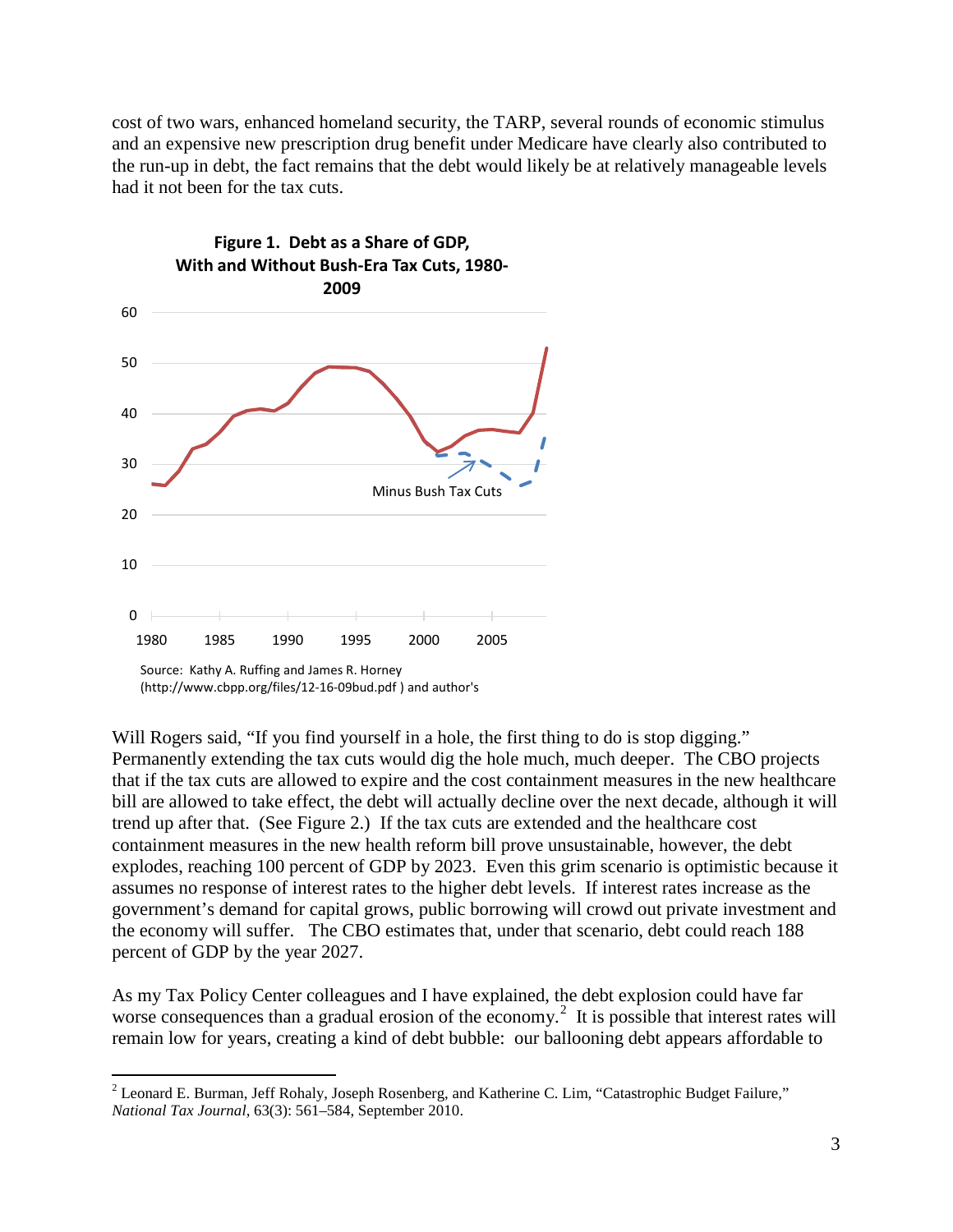us and our lenders as long as interest rates stay low. At some point, investors perceive a risk of default on the debt (or inflation, which would devalue it). This pushes up interest rates, which in turn raises the risk of default, creating a vicious cycle. When the bubble bursts, the United States is an insolvent, heavily indebted superpower, with disastrous consequences for ourselves and the rest of the world. The possibility of such a "catastrophic budget failure" should be avoided at all costs.





## Rationales for permanent tax cuts

Advocates of permanent tax cuts make at least three arguments for them: (1) limiting federal revenues is the only way to restrain government spending, (2) permanent tax cuts are much more effective than temporary ones at boosting the economy, and (3) tax cuts pay for themselves because they lead to higher growth and thus boost future tax revenues.

The first argument is sometimes known as the "starve the beast" theory. Under this theory, figure 1 is naïve because it assumes that spending would have been the same even if the government had collected trillions in additional revenues. Instead, it is argued, more revenues just enable more (wasteful) government spending. If the Bush tax cuts had not been enacted, policymakers would have spent more.

On its face, this argument appears plausible, but it is hard to imagine that spending could have been higher as revenues were slashed by the Bush tax cuts. Government grew much faster from 2001-2009 than during the Clinton Administration. While some of that was war-related, nondefense discretionary spending also sped up and, as noted, a major expansion in Medicare was enacted.

It appears that instead of constraining spending, deficit financing was contagious. If deficits don't matter when considering tax cuts, why should they be considered when evaluating a new drug benefit or a "bridge to nowhere?"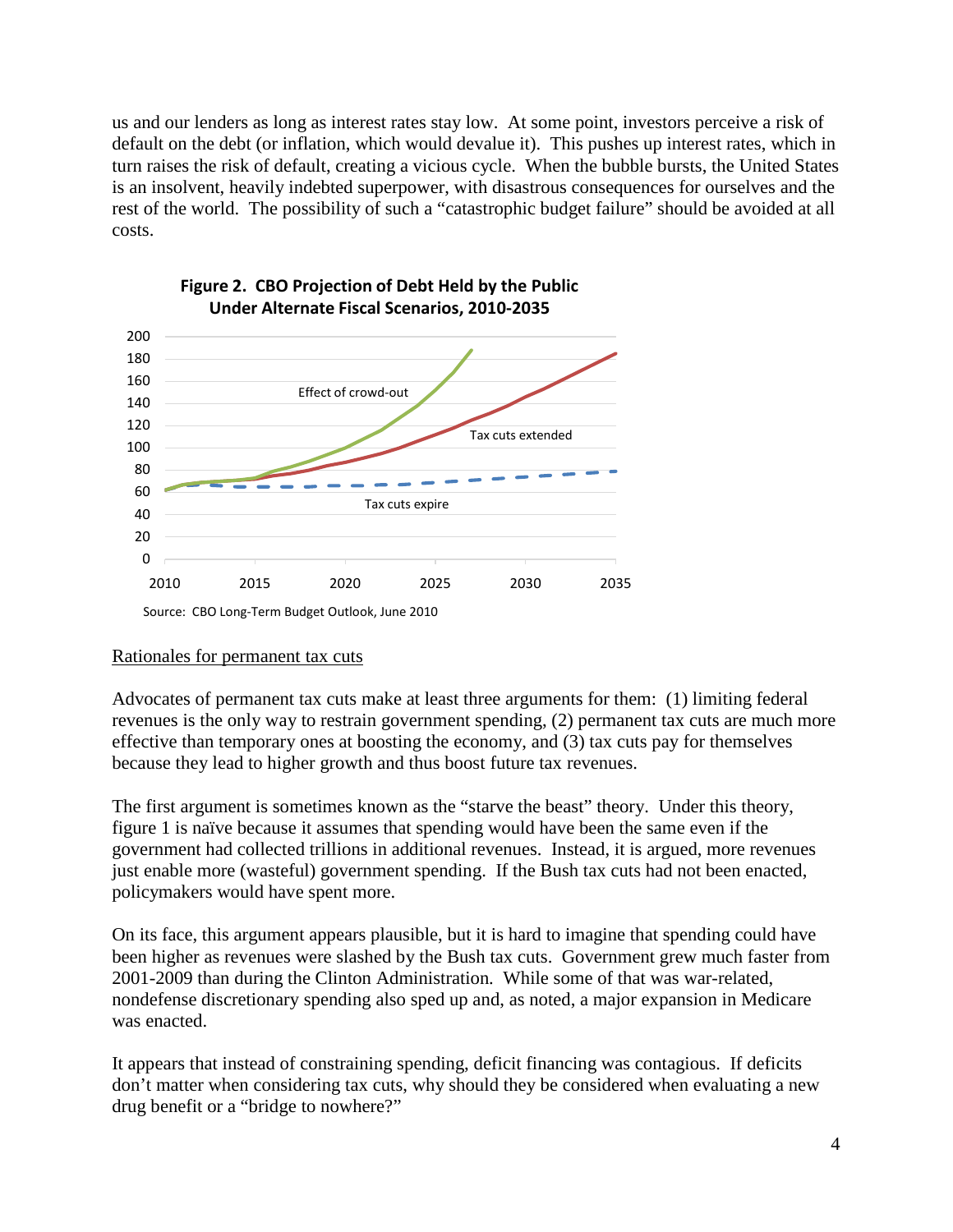William Niskanen, president of the libertarian Cato Institute, posited a public choice critique of "starve the beast."<sup>[3](#page-4-0)</sup> If deficits finance 20 percent of government spending, then citizens perceive government services as being available at a discount. Services that are popular at 20 percent off the listed price would garner less support at full price.

He found statistical support for his theory in a time series regression of revenues against changes in spending. He hypothesized that higher revenues could constrain spending, and found strong support for that conjecture based on data from 1981 to 2005. Another Cato researcher, Michael New, tested Niskanen's model in different time periods and using a more restrictive definition of spending (non-defense discretionary spending) and found the earlier results to be robust.<sup>[4](#page-4-1)</sup>

I think that Niskanen and New might have understated the effect of deficits on spending. The message during the last decade seems to have been not that spending and tax cuts were available at a discount, but that they were free. Spending for wars, Medicare expansion, and "no child left behind" happened at the same time that taxes were falling. Citizens could be forgiven for forgetting that there is *any* connection between spending and taxes.

My guess is that if President Bush had announced a new war surtax to pay for Iraq or an increase in the Medicare payroll tax rate to pay for the prescription drug benefit, both initiatives would have been less popular. Given that the prescription drug benefit only passed Congress by one vote after an extraordinary amount of arm-twisting, it seems unlikely that it would have passed at all if accompanied by a tax increase.

Starve the beast doesn't work. Conservative Bruce Bartlett called it "the most pernicious fiscal doctrine in history."<sup>[5](#page-4-2)</sup>

The notion that permanent tax cuts are more effective than temporary ones has a stronger pedigree, dating back to Milton Friedman's "permanent income hypothesis." The basic notion is that prudent consumers will spend only part of a temporary windfall and will save the rest, whereas a permanent increase in income will translate immediately into permanently higher spending. Ample empirical evidence supports the hypothesis.

Nonetheless, this insight is not a very useful guide to tax policy. While permanent tax cuts may be more effective as anti-recession tools than temporary cuts, an endless series of permanent tax cuts would bankrupt the nation and is thus infeasible as policy.

Deficits are simply deferred tax increases or spending cuts. The Bush tax cuts will have to be paid back (with interest) and given the retirement of the baby boomers and the continued growth in health care costs, they will surely be offset with higher taxes rather than lower spending.

<span id="page-4-0"></span> <sup>3</sup> William A. Niskanen, "Limiting Government: The Failure of 'Starve the Beast'," *Cato Journal*, 26(3):553-558,

<span id="page-4-1"></span>Fall 2006. <sup>4</sup> Michael J. New, "Starve the Beast: A Further Examination," *Cato Journal,* 29(3): 487-495, Fall 2009. <sup>5</sup> Bruce Bartlett, "Tax Cuts And 'Starving The Beast'," *Forbes.com*, May 7, 2010.

<span id="page-4-2"></span>

[http://www.forbes.com/2010/05/06/tax-cuts-republicans-starve-the-beast-columnists-bruce-bartlett.html.](http://www.forbes.com/2010/05/06/tax-cuts-republicans-starve-the-beast-columnists-bruce-bartlett.html)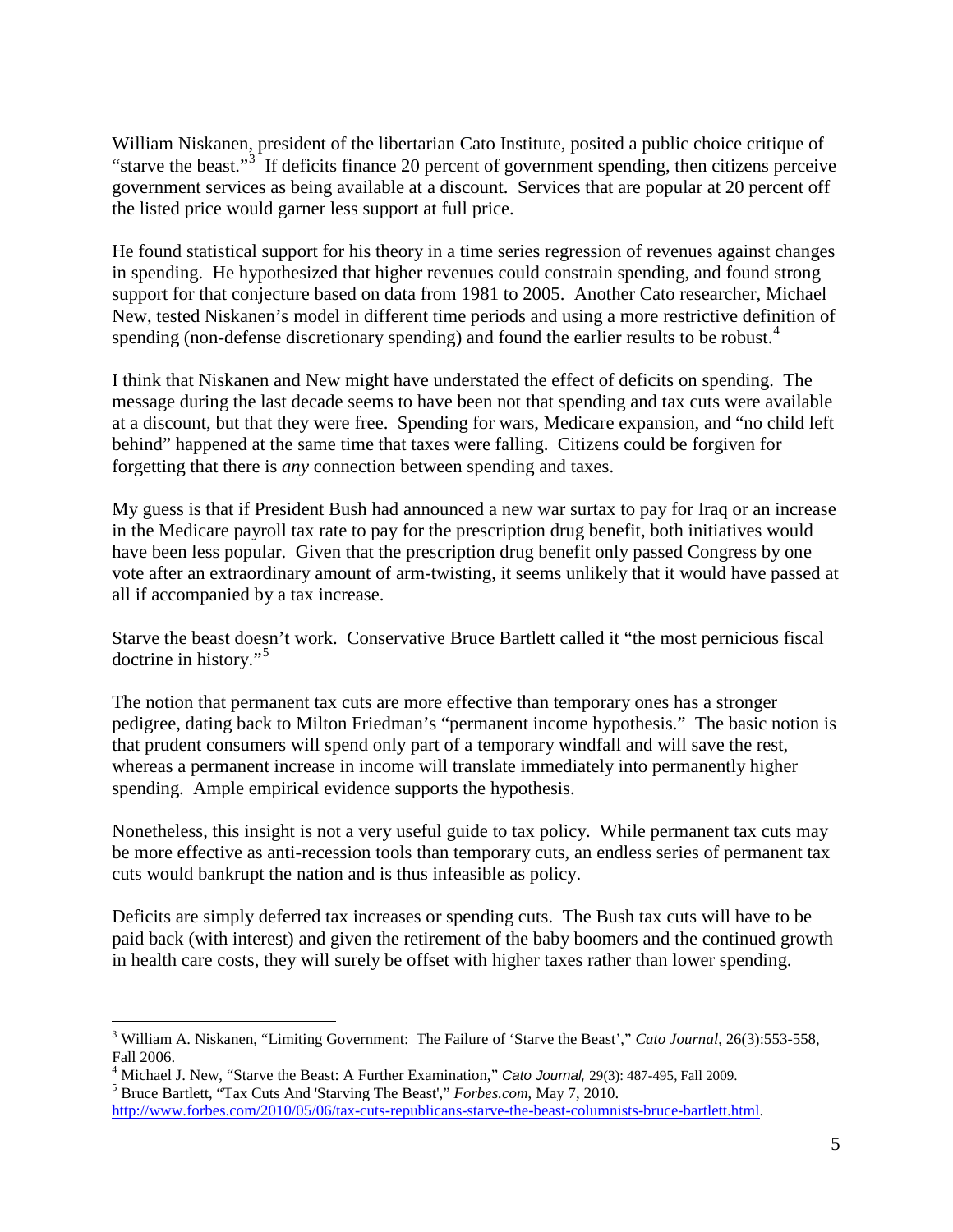This means that anti-recession tax cuts will be temporary—whether advertised as such or not and thus will have diminished effectiveness. $<sup>6</sup>$  $<sup>6</sup>$  $<sup>6</sup>$  Thus, to produce a given level of stimulus, any</sup> temporary tax cut has to be bigger. Alternatively, the money might be spent on direct expenditures—such as investment in infrastructure—which guarantees that all of it will be spent and produce income for the recipients.

Finally, some supply-side theorists have contended that cuts in marginal tax rates could pay for themselves because the economy would grow faster and generate more tax revenues. Serious analyses of supply-side tax cuts, even by those very sympathetic to the premise that tax cuts can boost economic growth, have all concluded that deficit-financed tax cuts do not pay for themselves over the long run.<sup>[7](#page-5-1)</sup> In fact, if the resulting deficits are ultimately offset by higher tax rates, the ultimate effect is likely to be lower GDP.

This occurs because the cost of taxation grows disproportionately with the tax rate. Thus, if top tax rates are cut from 40 percent to 35 percent for a while, but then raised to 45 percent to pay back the resulting debt, the 5 percentage point increase in rates reduces growth by much more than the temporary 5 percentage point rate cut boosted it.

As a general rule, stable tax rates impose less economic cost than volatile ones. For that reason, it would be far better to raise taxes soon to reduce the deficit than to postpone action for many years. The longer we wait, the higher tax rates would have to be to restore balance. And income tax rates of 50 or 60 or 70 percent would entail huge economic costs compared with a 40 percent rate.

# **A Strategy for the Short- and the Long-Term**

I suggest three goals for tax and budget policy over the next few years:

- Do not stifle the nascent economic recovery.
- Implement a credible plan to get the debt down to a sustainable level within the next decade.
- Reform the tax system to make it simpler, fairer, and more conducive to economic growth.

<span id="page-5-0"></span><sup>&</sup>lt;sup>6</sup> There are exceptions. Temporary investment credits or deductions can be very effective at shifting the timing of expenditures. If taxpayers know that they have to spend money this year to get a tax credit or deduction, they will be inclined to accelerate spending. The home buyers' credit and bonus depreciation are both in the category of timing tax incentives; however, experience with the home credit suggests that proper timing can be a challenge. While the credit sped up home purchases among those who qualified, its expiration appears to be creating a significant dip in home sales while the housing market is still very weak.

<span id="page-5-1"></span> $\frac{7}{7}$  The Congressional Budget Office, Joint Committee on Taxation, and the Treasury all conducted studies in the early 2000s. They concluded that tax rate cuts could boost the economy in the short-run, but not by nearly enough to offset the direct revenue loss. The long-run effect depended on how the deficits were closed. If the deficits ultimately led to higher tax rates, GDP would be lower than without the tax cuts. If the deficits ultimately led to spending cuts, GDP would increase permanently. In all cases, the effects were small. See Jane Gravelle, "Issues in Dynamic Revenue Estimating," CRS Report for Congress RL31949, U.S. Congressional Research Service, 2007, for an excellent survey.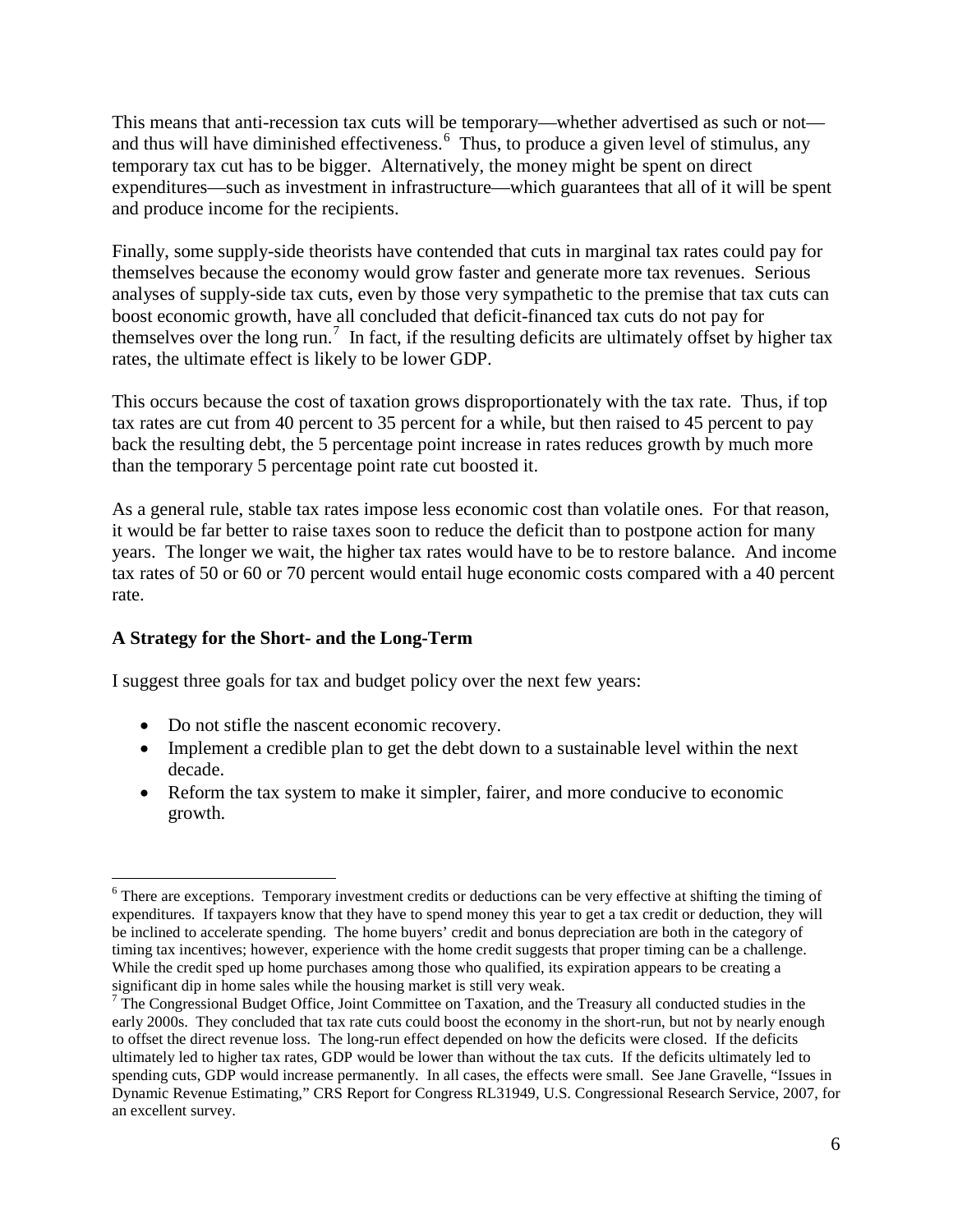## Temporarily Extending the Middle-Class Tax Cuts

The goals of addressing the debt crisis without retarding the economic recovery are directly in conflict. The traditional fiscal policy recipe for addressing a severe economic downturn calls for spending increases and/or tax cuts with resulting deficits in the near term to boost aggregate demand and stimulate economic activity. The other avenue for boosting the economy is expansionary monetary policy, but the Federal Reserve's traditional toolkit is unlikely to provide much additional support with interest rates barely above zero.<sup>[8](#page-6-0)</sup> Thus, the Fed's ability to offset the effect of contractionary fiscal policy with monetary easing may be especially limited.

For that reason, traditional fiscal policy would call for continuing all or most of the tax cuts, but, as noted, that path will eventually lead to ruinous deficits. The balance between the two objectives can be reached by extending the most expansionary of the tax cuts, but only temporarily. This would limit the increase in the debt.

The most effective way to boost aggregate demand (and thus the economy) is to raise the incomes of those whose spending is constrained—that is, those with low incomes. Lowerincome households spend virtually all of their income while those with high incomes are able to save. During normal times, middle-income households can smooth their consumption by borrowing—for example, by using a credit card or tapping a home equity line of credit—but the financial market meltdown has sharply curtailed access to credit. This increases the likelihood that targeted tax cuts would boost spending (rather than simply reducing debt or increasing saving).

In contrast, high-income households spend only a fraction of their incomes. In 2003, households with incomes over \$200,000 spent less than 40 percent of their incomes.<sup>[9](#page-6-1)</sup> The rest goes to saving and taxes. Tax cuts for such households are likely to have little effect on spending.

Temporarily extending only the provisions affecting low- and middle-income households would dramatically reduce the cost of extending the tax cuts. Excluding the high-income provisions, as proposed by the Obama Administration, would reduce the 10-year cost of full extension by about 25 percent—nearly \$1 trillion—based on Treasury estimates. Further limiting the tax law extension to three years (through 2013) would reduce the revenue cost of extension by roughly 80 percent—or about \$3 trillion. Including savings in interest payments, the national debt could be reduced by close to \$4 trillion by 2020 under a temporary targeted extension of the middleclass tax cuts.

In addition, a smaller budgetary commitment to tax cuts could make more resources available for other possibly more effective economic stimulus measures, such as an extension of unemployment benefits—which ranks at the top of CBO's list in terms of bang for the buck—or

<span id="page-6-0"></span><sup>&</sup>lt;sup>8</sup> The Fed can also print money (technically, using its currency reserves to buy Treasury bonds and other assets, increasing the stock of cash in circulation). Until the economic meltdown, the Fed primarily relied on its control of interest rates to expand or tighten access to credit because it is easier to quickly open or close the spigot at the discount window.

<span id="page-6-1"></span><sup>&</sup>lt;sup>9</sup> Leonard E. Burman, Jane G. Gravelle, and Jefffrey Rohaly, "Towards a More Consistent Distributional Analysis." *National Tax Association Proceedings of the 98th Annual Conference*, 2005.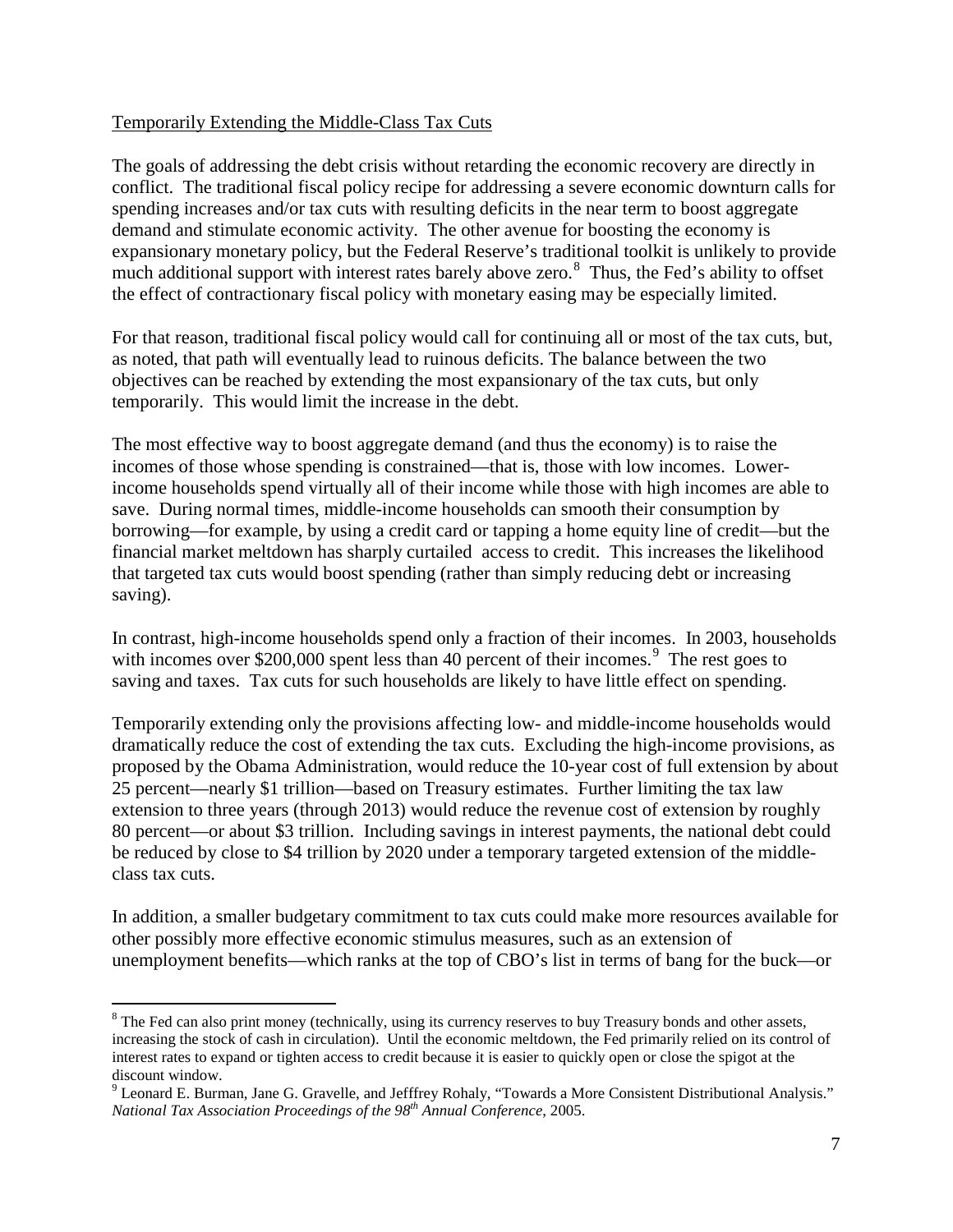aid to states to forestall some of the spending cuts and tax increases they are undertaking under tremendous budgetary pressure.

## Tax Reform

The other part of the program would be a commitment to comprehensive tax reform that would stabilize the debt at about 60 percent of GDP by the end of the decade.<sup>10</sup> A good place to start this effort could be the recommendations of the bipartisan National Commission on Fiscal Responsibility and Reform if it produces a recommendation for tax and budget reform. Alternatively, the Treasury might take the lead as it did in producing the first draft of what became the Tax Reform Act of 1986 in the Fall of 1984, after the presidential election. Following that precedent, the Treasury report would be completed by the end of 2012. A threeyear extension of the middle-class tax cuts would give Congress until the end of 2013 to craft and pass a tax reform bill.

The ideal reform would broaden the tax base and lower tax rates. Both the Wyden-Gregg Bipartisan Tax Fairness and Simplification Act of 2010 and the proposals of President Bush's tax reform panel took this approach and would significantly reduce top income tax rates. The problem with both proposals, however, is that they would substantially add to the public debt. The Wyden-Gregg plan is designed to be revenue neutral compared with a full extension of the expiring tax provisions, including the AMT patch. The Bush proposals would raise more revenue because they did not assume an AMT fix in the baseline. But both options would fall far short of revenues needed to get deficits under control.

To meet revenue targets, a new more efficient tax such as a carbon tax or value-added tax could be enacted to complement the income tax and facilitate lower individual and corporate income tax rates while maintaining a suitable degree of progressivity.<sup>[11](#page-7-1)</sup>

This would be far better than simply raising top income tax rates under the current flawed system. Tax rate increases harm the economy and cannot, by themselves, close the budget gap.<sup>[12](#page-7-2)</sup> In contrast, base broadening can boost tax revenues and make the income tax more efficient, fair,

<span id="page-7-0"></span> $10$  Two careful bipartisan plans for debt reduction chose the 60 percent target. See National Research Council and National Academy of Public Administration, *Choosing the Nation's Fiscal Future,* Washington, DC: National Academies Press, 2010; and Peterson-Pew Commission on Budget Reform, "Red Ink Rising: A Call to Action to Stem the Mounting Federal Debt," Washington, DC: Peterson-Pew Commission, 2009. Economists Carmen Reinhardt and Kenneth Rogoff provide one rationale for such a threshold: Half the nations that experience debt crises had debt-to-GDP levels below 60 percent of GDP. See Carmen M. Reinhart and Kenneth S. Rogoff, *This Time is Different: Eight Centuries of Financial Foll*y. Princeton: Princeton University Press, 2009.

<span id="page-7-2"></span><span id="page-7-1"></span><sup>&</sup>lt;sup>11</sup> For example, I have suggested enacting a VAT dedicated to paying for health care, which would allow a major reform and simplification of the individual and corporate income taxes at much lower rates than the current system.<br>See Leonard E. Burman, "A Blueprint for Tax Reform and Health Reform," Virginia Tax Review 28: 287-323, 20 <sup>12</sup> See Rosanne Altshuler, Katherine Lim, and Roberton Williams, "Desperately Seeking Revenue," National Tax *Journal*, forthcoming. They calculate that raising only the top three tax rates would require a top rate of more than 76 percent to get the deficit down to down to an average of two percent of GDP from 2015 to 2019; and raising only the top 2 rates—the policy most consistent with the President's promise to spare the middle class—would require a top rate of almost 91 percent, a level not seen since the Kennedy Administration. In fact, the resulting tax avoidance would reduce the revenue take at these very high tax rates. Thus, rate increases alone could not possibly close the budget gap.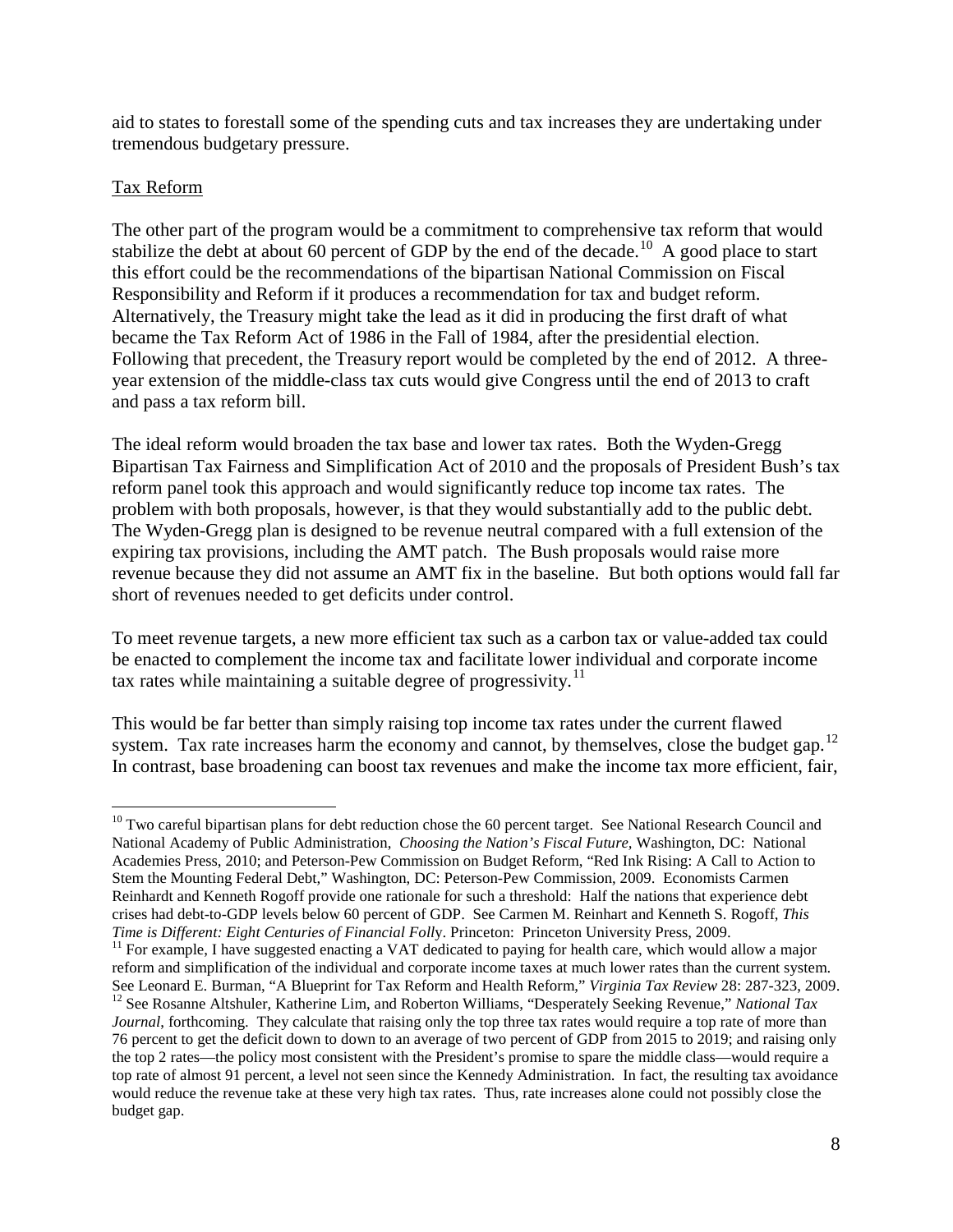and comprehensible.<sup>[13](#page-8-0)</sup> Loopholes and preferences in the income tax complicate tax preparation and create opportunities for tax avoidance and evasion. For example, long-term capital gains face a 15-percent top rate compared with a 35 percent rate for ordinary income. The capital gains preference has created a whole tax shelter industry designed to convert highly taxed ordinary income into lightly taxed capital gains. The lower rate can distort investment and occupation choices. For example, finance experts who work in the private equity arena are taxed at less than half the rate of bond traders who may work down the hall and do very similar work. Taxing capital gains at the same rate as other income would eliminate those distortions.<sup>[14](#page-8-1)</sup>

### **Issues and Concerns**

Several critiques have been raised with respect to extension of only the low- and middle-income tax relief. One is that high income tax rates would discourage entrepreneurship and slow employment, threatening the economic recovery. In addition, some analysts have raised concerns that the refundable tax credits, which were significantly expanded as part of the 2001 and 2003 legislation (and also by the recently enacted health reform legislation), can discourage work.

### Income tax rates and entrepreneurship

Entrepreneurship is a key component of economic growth. Entrepreneurs take risks and, when successful, create jobs, profits for shareholders, and innovations that other firms can imitate.<sup>15</sup> If high individual income tax rates discouraged entrepreneurship, that would be undesirable. The conventional argument for why high tax rates might have such an effect is simply that potential entrepreneurs won't do the hard work or take the risks necessary for success unless they can keep a large share of potential returns. A somewhat more subtle argument is that progressive tax rates discourage risk taking since successful entrepreneurs end up in high tax brackets where much of their profits go to the tax collector, whereas the unsuccessful entrepreneur faces low tax rates which reduce the value of loss deductions.<sup>[16](#page-8-3)</sup>

In fact, it is unlikely that higher income tax rates on entrepreneurs would reduce hiring in the short term. For one thing, less than 3 percent of tax returns with business income are in the top

<span id="page-8-0"></span><sup>&</sup>lt;sup>13</sup> See Emmanuel Saez, Joel B. Slemrod, and Seth H. Giertz, "The Elasticity of Taxable Income with Respect to Marginal Tax Rates: A Critical Review," NBER Working Paper 15012, 2009. They conclude that rate increases entail significant economic costs while base broadening reduces the cost of taxation. Conservative icon Martin Feldstein made the same argument in a *Wall Street Journal* op ed, arguing that additional revenues are needed and eliminating tax breaks would be far better than raising tax rates. See Martin Feldstein, "ObamaCare's Crippling<br>Deficits," Wall Street Journal, September 7, 2009.

<span id="page-8-1"></span><sup>&</sup>lt;sup>14</sup> Numerous other arguments are made for a lower tax rate on capital gains. See Leonard E. Burman, *The Labyrinth of Capital Gains Tax Policy: A Guide for the Perplexed,* Washington, DC: Brookings Institution Press, 1999, for a discussion and critique.

<span id="page-8-2"></span><sup>&</sup>lt;sup>15</sup> Julie Berry Cullen and Roger H. Gordon, "Taxes and Entrepreneurial Risk-Taking: Theory and Evidence for the U.S," Journal of Public Economics, 91(7-8): 1479-1505, 2007.

<span id="page-8-3"></span><sup>&</sup>lt;sup>16</sup> William M. Gentry and R. Glenn Hubbard, "'Success Taxes,' Entrepreneurial Entry, and Innovation," in *Innovation Policy and the Economy. Volume 5*, edited by Adam B. Jaffe, Josh Lerner and Scott Stern, 87-108, Cambridge and London: MIT Press, 2005.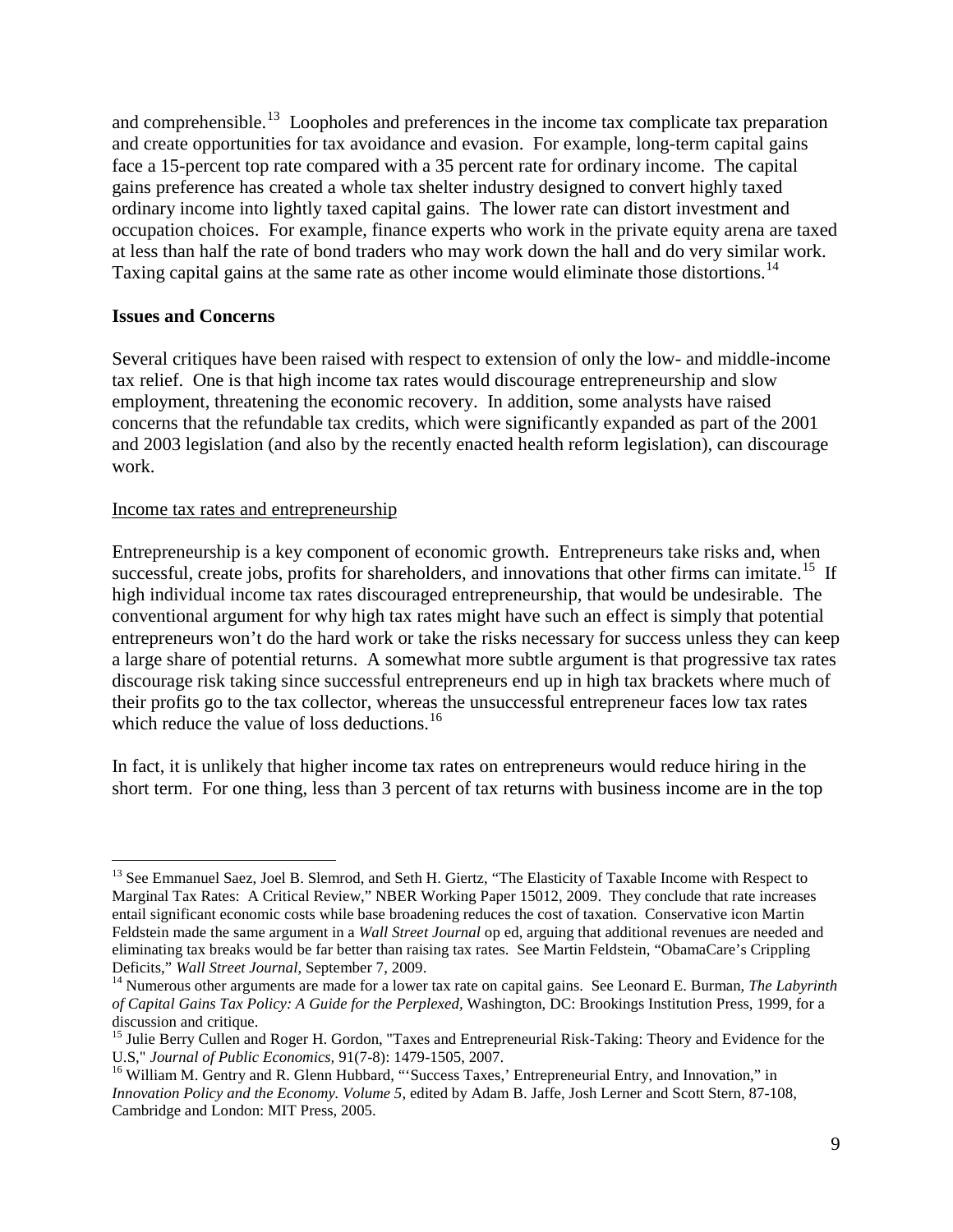two tax brackets, so the vast majority would be protected from tax rate increases by the extension of middle-class tax cuts proposed by the President.<sup>17</sup>

But even those who might face higher tax rates would not have an incentive to change hiring decisions. Employers will hire a new worker if they expect the value of the worker's output to exceed what he or she is paid. If the hire is profitable before tax, it doesn't matter whether the employer gets to keep 60 or 65 percent of that additional profit. The new worker will also be profitable after tax. And if the worker cannot produce enough to justify his or her costs, income tax rate cuts cannot make the new hire profitable.

As for the effect of individual income tax rates on the decision to become an entrepreneur, it is likely that higher individual income tax rates encourage entrepreneurship for several reasons. First, successful entrepreneurs can choose to incorporate to take advantage of the 15-percent tax bracket that applies to small corporations. According to economists Julie Cullen and Roger Gordon, "The option to choose the organizational form ex post based on the outcome reduces the effective tax rate on profits without affecting the tax rate on losses, thereby encouraging risk taking. *The higher are personal relative to corporate tax rates, the larger is the encouragement to risk taking arising from this option.*" (p. 1480, emphasis added)

Self-employed people may also fully deduct expenses that wage and salary workers cannot deduct. And, to the extent that self-employed people work at low wages, investing their labor into their business (that will ultimately be repaid in the form of lightly taxed capital gain if the business is successful), they save the taxes they would have paid if they had remained in a wagepaying job. The value of those tax savings grows with the individual income tax rate. Cullen and Gordon estimated the empirical effect of all of these factors on entrepreneurial activity and concluded that "contrary to conventional wisdom, … a cut in personal tax rates can substantially reduce entrepreneurial risk taking." (p. 1501)

In addition, self-employed people are notoriously non-compliant. The IRS estimates that sole proprietors misreported income by an average of 57 percent in 2001.<sup>[18](#page-9-1)</sup> The tax sheltering aspects of self-employment become more attractive at higher income tax rates.

Thus, the evidence suggests strongly that higher marginal income tax rates on high-income entrepreneurs are unlikely to result in significantly less employment or risk-taking. There may, however, be a much more important indirect effect. If rising debt levels pushed up interest rates, that would have a very deleterious effect on investment and hiring decisions of all businesses, including entrepreneurs. By sharply curtailing the revenue loss attributable to the Bush tax cuts, a targeted, temporary extension could help keep interest rates low and boost economic activity and entrepreneurship.

<span id="page-9-1"></span><span id="page-9-0"></span><sup>&</sup>lt;sup>17</sup> William G. Gale, "Small Businesses and Marginal Income Tax Rates," Tax Notes, 471, April 26, 2004.<br><sup>18</sup> See Susan C. Nelson, "Tax Policy and Sole Proprietorships: A Closer Look," *National Tax Journal*, 61(3): 421-443, September 2008.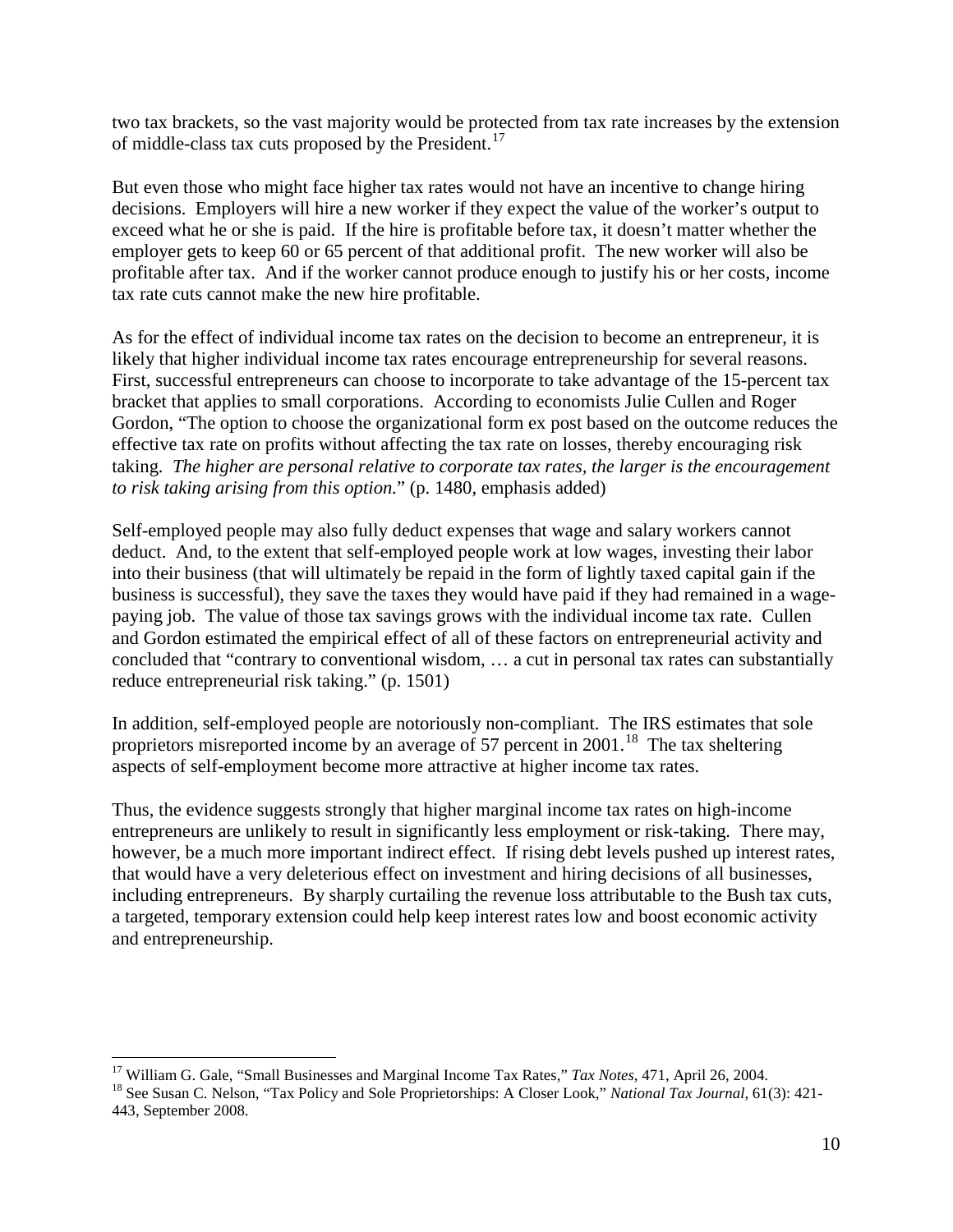### Refundable tax credits and work incentives

The Bush-era tax cuts significantly expanded the amount of tax credits that could be claimed by households with no income tax liability. The new laws raised the maximum child tax credit from \$500 to \$1,000 per child and created a refundable child tax credit of 15 percent of earnings above \$3,000 up to the maximum of \$1,000 per child. The refundable earned income tax credit (EITC) was also increased. Prior to 2001, households with one child received a refundable credit equal to 34 percent of earnings up to a maximum level; the phase-in rate was 40 percent for households with two or more children. The credit phased out at higher income levels. Married couples and singles were subject to the same phase-in and phase-out schedule for the credits, creating potentially substantial marriage penalties. (Marriage could push family incomes into the phaseout region for the EITC, reducing or eliminating the credit.)

The American Recovery and Reinvestment Act of 2009 (ARRA) added a third tier for the EITC—a 45 percent phase-in rate for families with three or more children—and increased the EITC marriage penalty relief that was created as part the 2001 tax cut. The EITC now phases out at a higher income level for couples than for singles.

The combined credits can now be quite substantial. In addition, the making work pay tax credit, enacted in 2009, is another refundable wage subsidy, and the only substantial work incentive for households without children.<sup>19</sup> In total, the subsidies are designed to encourage work and help lower-income families with children.

Although some conservatives are uneasy about the large refundable tax credits, sometimes calling them "welfare," well designed work subsidies would seem to epitomize conservative values. They reward work over welfare and make it possible for families in low wage entry level jobs to earn a decent after-tax income. By encouraging an attachment to the work force, the subsidies encourage the development of human capital and promote upward economic mobility.

While most economists believe that a well-functioning free market system may maximize aggregate income, there is no guarantee that the distribution of income is equitable. Indeed, between 1979 and 2007, average real incomes at the bottom of the income distribution stagnated while incomes at the top exploded. At the same time, the share of income earned by top earners more than doubled while low earners saw a dwindling share of total income. (See Figure 3.)

Refundable tax credits play an important role in mitigating rising economic inequality. I view this as a good thing in its own right, but even those who believe that it is fine for a small number of people to control more and more of society's resources might have an interest in using the tax system to diminish inequality. Growing inequality could lead to a populist revolt against factors thought to be implicated, such as free trade and relatively unfettered markets. Increasing trade barriers and increased regulation could diminish the incomes of those at the top by much more than a modestly progressive tax system (and might not help those at the bottom either). The progressive income tax might be viewed as a mechanism to buy the support of ordinary working people for a system that disproportionately benefits a few high earners.

<span id="page-10-0"></span><sup>&</sup>lt;sup>19</sup> The Affordable Care Act (health reform) will include refundable credits that dwarf the existing work and child subsidies for households with low incomes when it is fully phased in.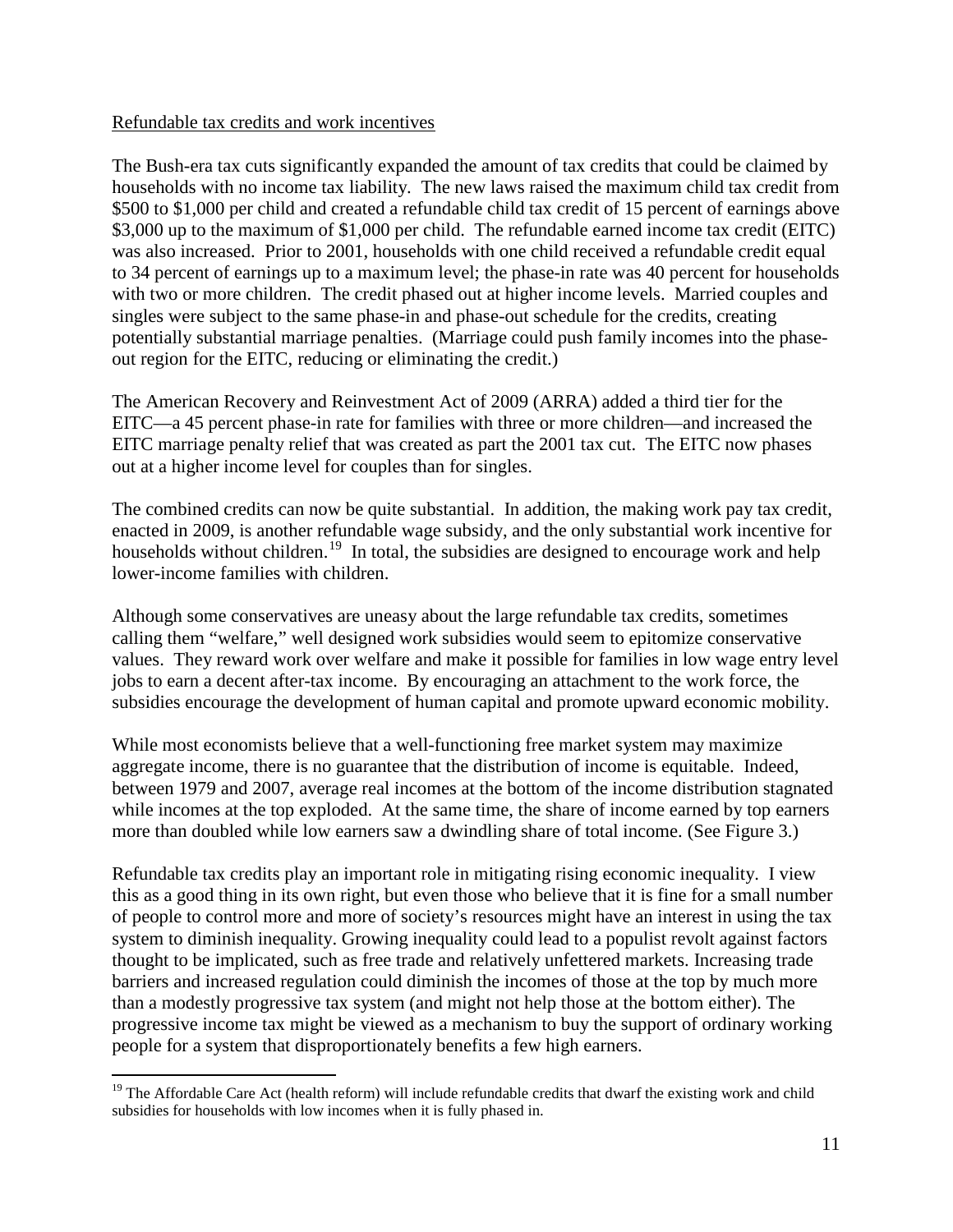

Source: Congressional Budget Office, *Average Federal Taxes by Income Group*, June 2010.

The other line of criticism levied at refundable tax credits is that they are poorly designed and discourage work. While it is true that the phase-out of the EITC combined with payroll taxes and income taxes can create relatively high effective marginal tax rates for low-income households, the evidence suggests that, on balance, the EITC encourages work. The credit creates conflicting incentives. For a single parent (the vast majority of EITC recipients), the credit encourages participation in the labor force because earnings are necessary to qualify for the credit. For very low-income workers whose earnings fall entirely in the phase-in range, the credit raises the after-tax (after credit) wage, which rewards working more hours. However, many workers' earnings are in the phase-out range, where each additional dollar of earnings can cost as much as 21.06 cents in lost credits (for workers with two or more children). These workers might decide to cut hours to avoid the high implicit taxes.

Empirical research suggests that the participation effect is the more important of the two conflicting incentives. $20$  The EITC encourages single parents to work and has little or no effect on hours worked in that group. Among married couples with income in the EITC phase-out range, there is a small negative effect on participation and hours of second earners. On balance, the EITC encourages work.

<span id="page-11-0"></span><sup>&</sup>lt;sup>20</sup> See, e.g., Eissa, Nada, and Hillary W. Hoynes, "Behavioral Responses to Taxes: Lessons from the EITC and Labor Supply," in Poterba, James M. (ed.), *Tax Policy and the Economy, Volume 20*, 73–110, Cambridge, MA: National Bureau of Economic Research, 2006; Steve Holt, "The Earned Income Tax Credit at Age 30: What We Know," The Brookings Institution Research Brief, February 2006; V. Joseph Hotz, Charles H. Mullin, and John Karl Scholz, "Examining the Effect of the Earned Income Tax Credit on the Labor Market Participation of Families on Welfare," NBER Working Paper 11968, January 2006.